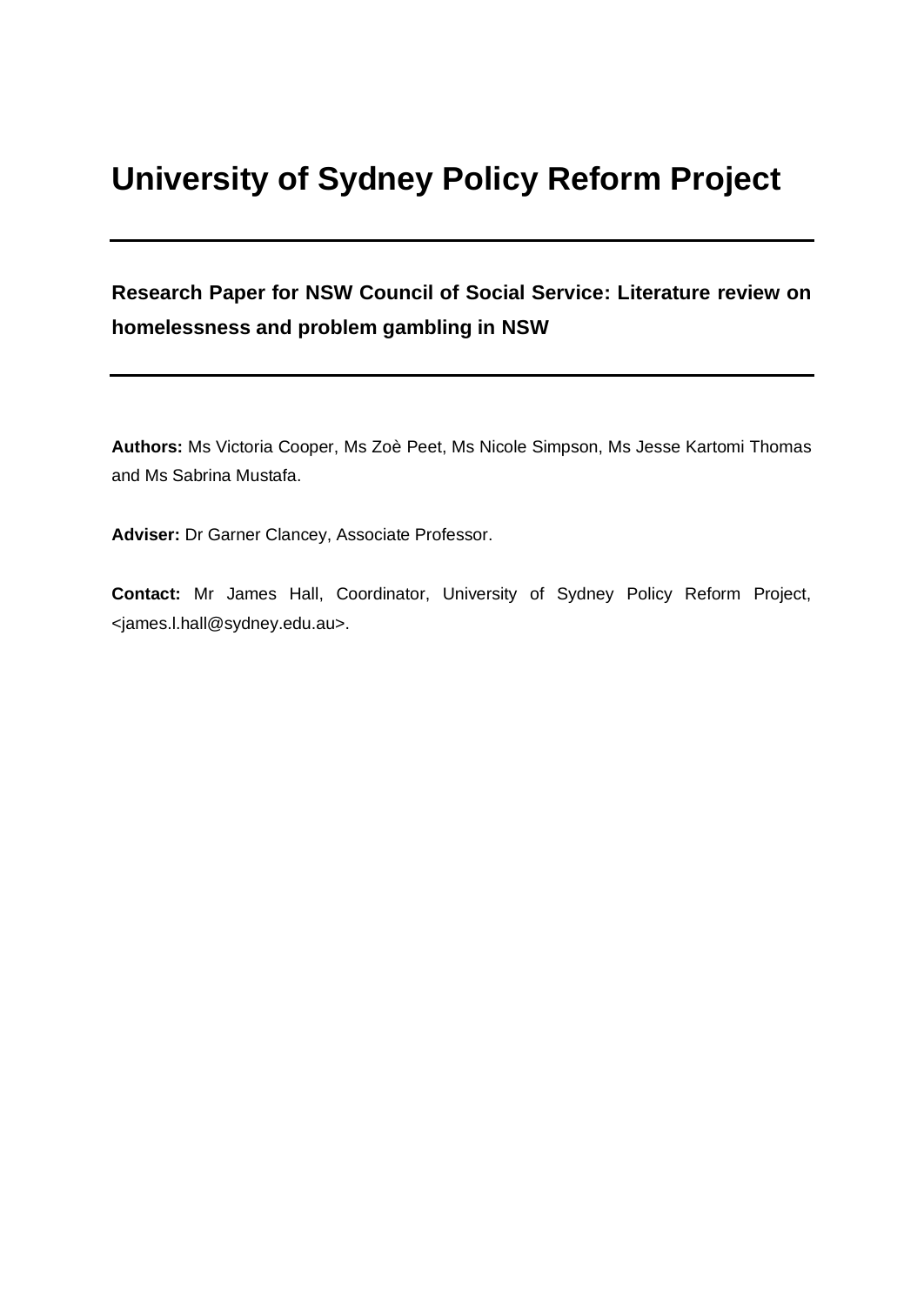# **Table of Contents**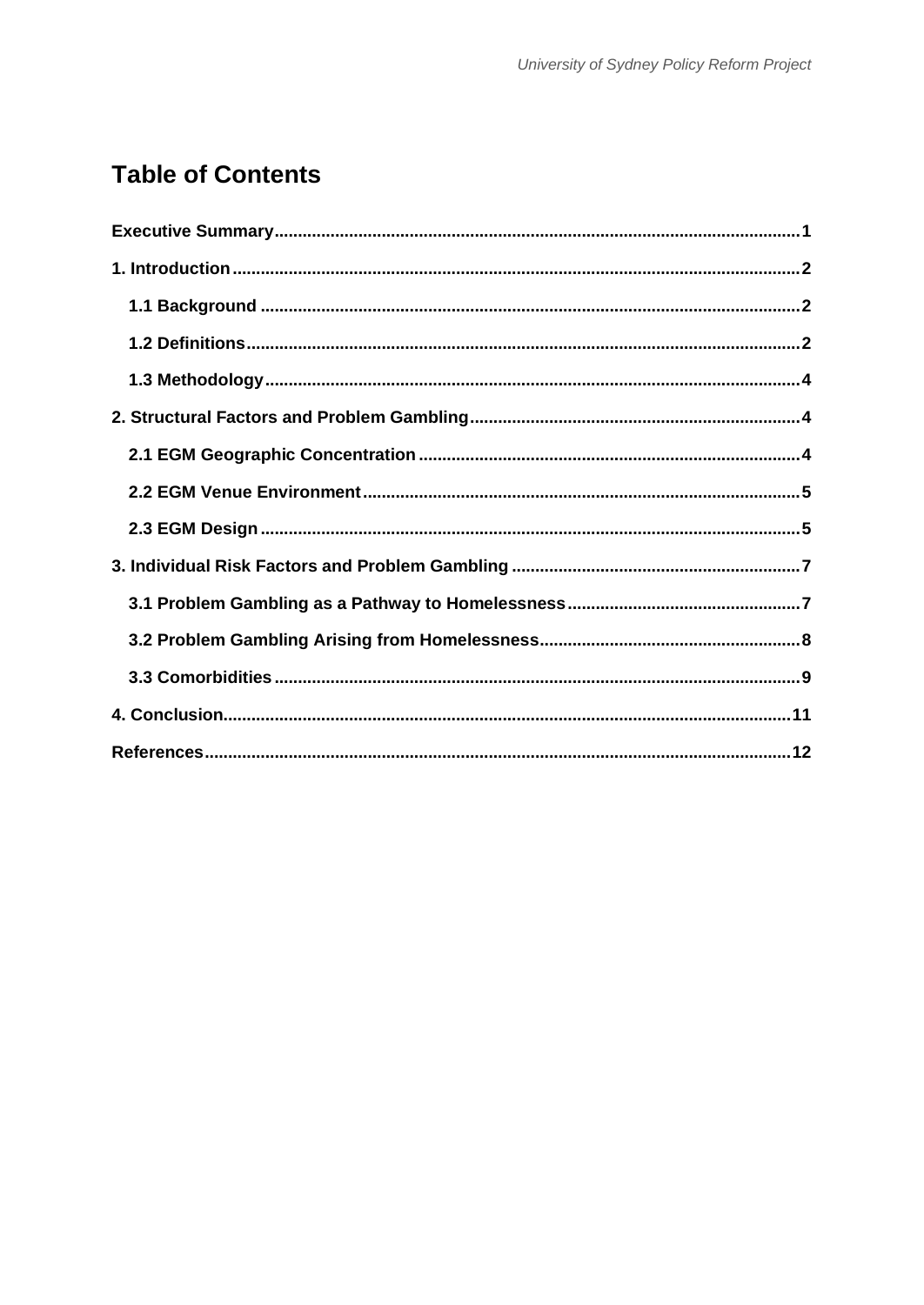# <span id="page-2-0"></span>**Executive Summary**

This literature review seeks to understand the relationship between problem gambling using electronic gaming machines (EGMs) and homelessness, in New South Wales (NSW).

The paper begins by providing some background information, defining key concepts and explaining its methodology (section 1). There is little research into the links between online problem gambling and homelessness, so this paper focuses on the relationship between problem gambling using EGMs and homelessness. The paper focuses on reviewing authoritative literature published after 2001.

Next, the paper examines how structural factors relating to EGMs may lead to them being used in a way that constitutes problem gambling (section 2). These include the availability of EGMs in the area, the environments of venues where EGMs are used, and the design of EGMs themselves. Further research is needed to explore the relationship between these structural factors and homelessness.

This paper then examines individual risk factors involved in the relationship between problem gambling using EGMs and homeless (section 3). These include socio-economic disadvantage, certain personality traits, substance abuse, and mental health problems. The effects of gender, domestic violence, age and Aboriginality on problem gambling and homelessness, is also examined.

The paper concludes with a summary of findings and some tentative recommendations for future research (section 4). Research suggests a correlation between problem gambling using EGMs and homelessness. The literature reveals a complex set of risk factors that make it more likely for a person to engage in problem gambling using EGMs, and to be homeless. Further research, including quantitative research, is needed to better understand the relationship between problem gambling using EGMs and homelessness.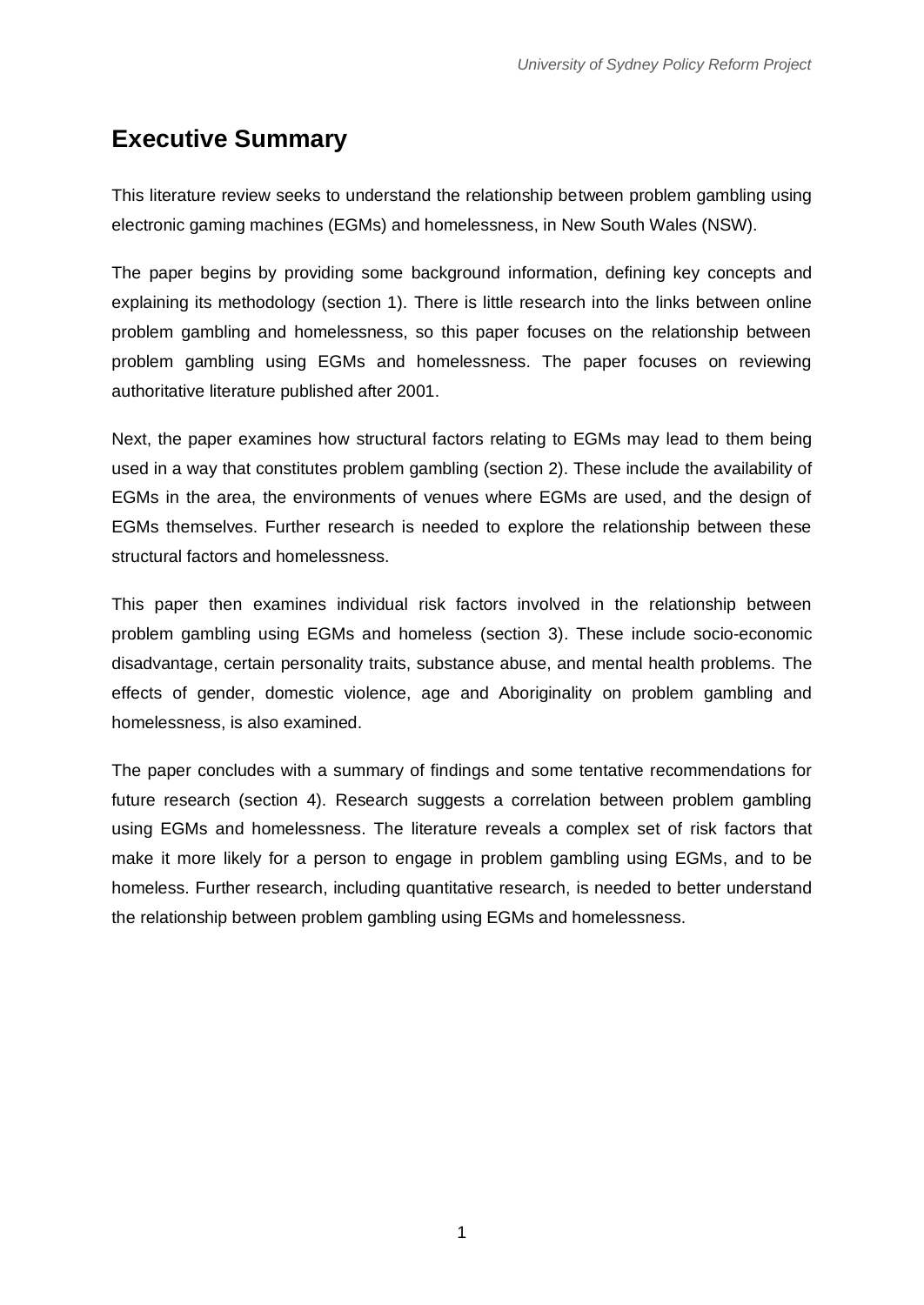# <span id="page-3-0"></span>**1. Introduction**

### **1.1 Background**

EGMs disproportionately contribute to high rates of problem gambling and gambling-related harm when compared to other types of gambling (Armstrong & Carroll 2017, p. 33). Additionally, NSW has the highest number of EGMs in Australia (QGSO 2018) across clubs, hotels and casinos, accruing a profit of approximately \$18 million a day from users during 2019 (ILGA 2020).

|  |  | Table 1: EGM prevalence in Australia at 30 June 2018 (adapted from QCGSO 2018) |  |
|--|--|--------------------------------------------------------------------------------|--|
|  |  |                                                                                |  |
|  |  |                                                                                |  |

| <b>Jurisdiction</b>         | <b>NSW</b> | QLD    | VIC    | <b>SA</b> | <b>ACT</b> | TAS   | WA    | NT    |
|-----------------------------|------------|--------|--------|-----------|------------|-------|-------|-------|
| No. of EGMs<br>in operation | 93,618     | 46,224 | 29,012 | 12,974    | 4,462      | 3,239 | 2,419 | 2,374 |

Homelessness is a well-documented societal challenge in Australia, but the pathways to becoming homeless are difficult to distinguish due to the intersection of numerous comorbidities. The role that EGM problem gambling plays in an individual's journey into homelessness and their ongoing homelessness is difficult to disentangle. However, the literature suggests that a mix of financial hardship, structural and socio-economic elements, domestic violence, mental health issues, and substance and alcohol abuse can interplay with EMG use to exacerbate the risk of insecure housing.

There is little research examining the relationship between online problem gambling and homelessness. As a result, this review will primarily focus on the relationship between the problem gambling using EGMs, and homelessness. However, some research shows that online gamblers are likely to also be EGM users (NSWLC 2014, p. 76). Therefore, a relationship between problem gambling using EGMs and homelessness may suggest a relationship between online problem gambling and homelessness; though this needs further investigation.

### <span id="page-3-1"></span>**1.2 Definitions**

### *(a) Homelessness*

This review adopts the Australian Bureau of Statistics (ABS 2012; 2018) definition of homelessness: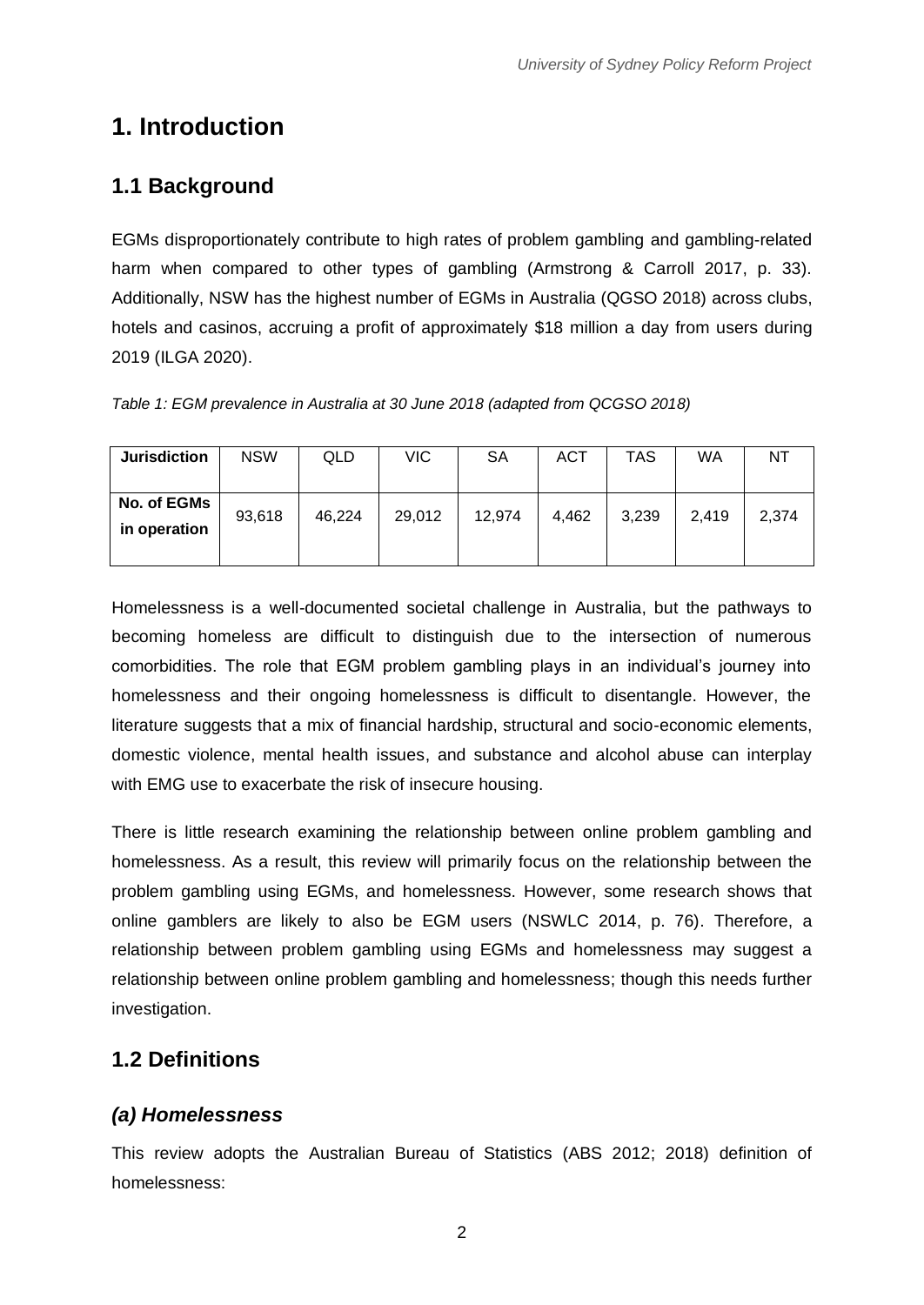*When a person does not have suitable accommodation alternatives they are considered homeless if their current living arrangement:*

- *is in a dwelling that is inadequate;*
- *has no tenure, or if their initial tenure is short and not extendable; or*
- *does not allow them to have control of, and access to space for social relations.*

*This definition has been constructed from a conceptual framework centred around adequacy of the dwelling, security of tenure in the dwelling and control of, and access to space for social relations.*

This definition is cross-jurisdictional and accepted by key government agencies and not-forprofit stakeholders (NSW PRS 2018, pp. 2-3; FACS 2018, p. 5; AIHW 2019; Homelessness NSW 2020; Wood et al. 2012, p. 19; HA 2016, p. 1).

#### *(b) Electronic Gaming Machines*

According to section 4 of the *Gaming Machines Act 2001* (NSW), an electronic gaming machine is a device, including any subsidiary equipment, that is designed for:

- *playing of a game of chance or a game that is partly a game of chance and partly a game requiring skill, and*
- **Paying out money or tokens or for registering a right to an amount of money or** *money's worth to be paid.*

This paper considers gaming machines that are electronic. Examples of these are poker machines, slot machines and pachinko machines.

#### *(c) Problem Gambling*

Gambling Research Australia (GRA) was established by the Ministerial Council of Gambling (MCG) and initially tasked with defining problem gambling in an effort to standardise research across national jurisdictions (Walker & Svetieva 2010, p. 40). In 2005, they recommended the following definition:

*Problem gambling is characterised by difficulties in limiting money and/or time spent on gambling which leads to adverse consequences for the gambler, others, or for the community (Neal, Delfabbro & O'Neil 2005, p. 125).*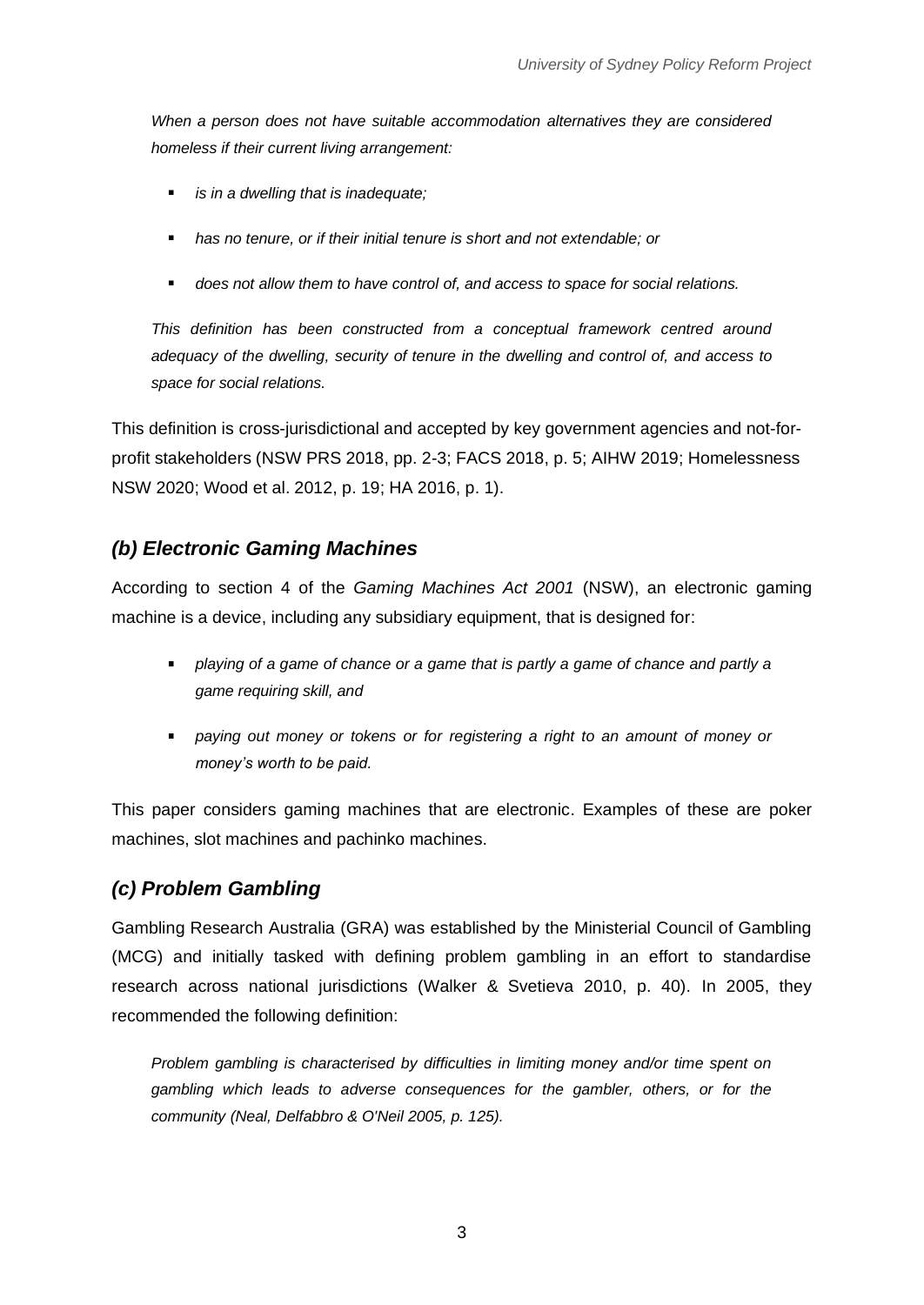This review adopts this national definition as its scope adequately encapsulates all types of harm to both the gambler and their network.

### <span id="page-5-0"></span>**1.3 Methodology**

This review contains reports, research, statistical analysis, discussion papers and articles that have been published or released after 2001. In that year, the *Gaming Machines Act 2001* (NSW) was passed. The review encompasses material from within Australia and from culturally, socially and politically similar jurisdictions internationally. This review references government and government-commissioned literature, scholarly peer-reviewed literature and literature from non-government organisations (NGO) working within the homelessness or problem gambling sectors.

# **2. Structural Factors and Problem Gambling**

This section examines the links between increased risk of problem gambling and three main structural factors relating to EGMs. These are: the concentration of EGMs in a geographic area, the environments of EGM venues, and the design of EGMs themselves. This forms the basis of further research that is needed into the connection between these structural factors and homelessness.

### <span id="page-5-1"></span>**2.1 EGM Geographic Concentration**

EGM density and revenue are concentrated in areas of lower socio-economic status (Productivity Commission 2010, p. 14.4; Rintoul et al. 2013, p. 329; NSWLC 2014, pp. 32- 33). NSW statistics support these findings; ILGA reports show 3% of Local Government Areas (LGA) accounted for 25% of all EGM profits (excluding the Sydney LGA from Hotels EGM profit data) (ILGA 2018a; 2019b). These LGAs are ranked relatively poorly under the ABS Socio-Economic Indexes for Areas (SEIFA) data (ABS 2016). For example, Fairfield NSW represents the highest revenue of club-based EGMs and ranks particularly low in SEIFA for NSW (ABS 2016).

The literature suggests this may be a supply-led phenomenon, with EGM providers opting to transfer machines into areas with already high density (Delfabbro 2010, p. 212; Marshall 2005, p. 80; NSWLC 2014, pp. 32-33). Access and vicinity to EGM venues is shown to cause higher gambling activity and higher incidence of problem gambling. EGM users favour venues co-located with other services or those on daily travel routes (Barratt et al. 2014, p. 1; Bestman et al. 2018, p. 1; Delfabbro 2010, p. 212; Hing & Haw 2010, pp. xxi-xxvi;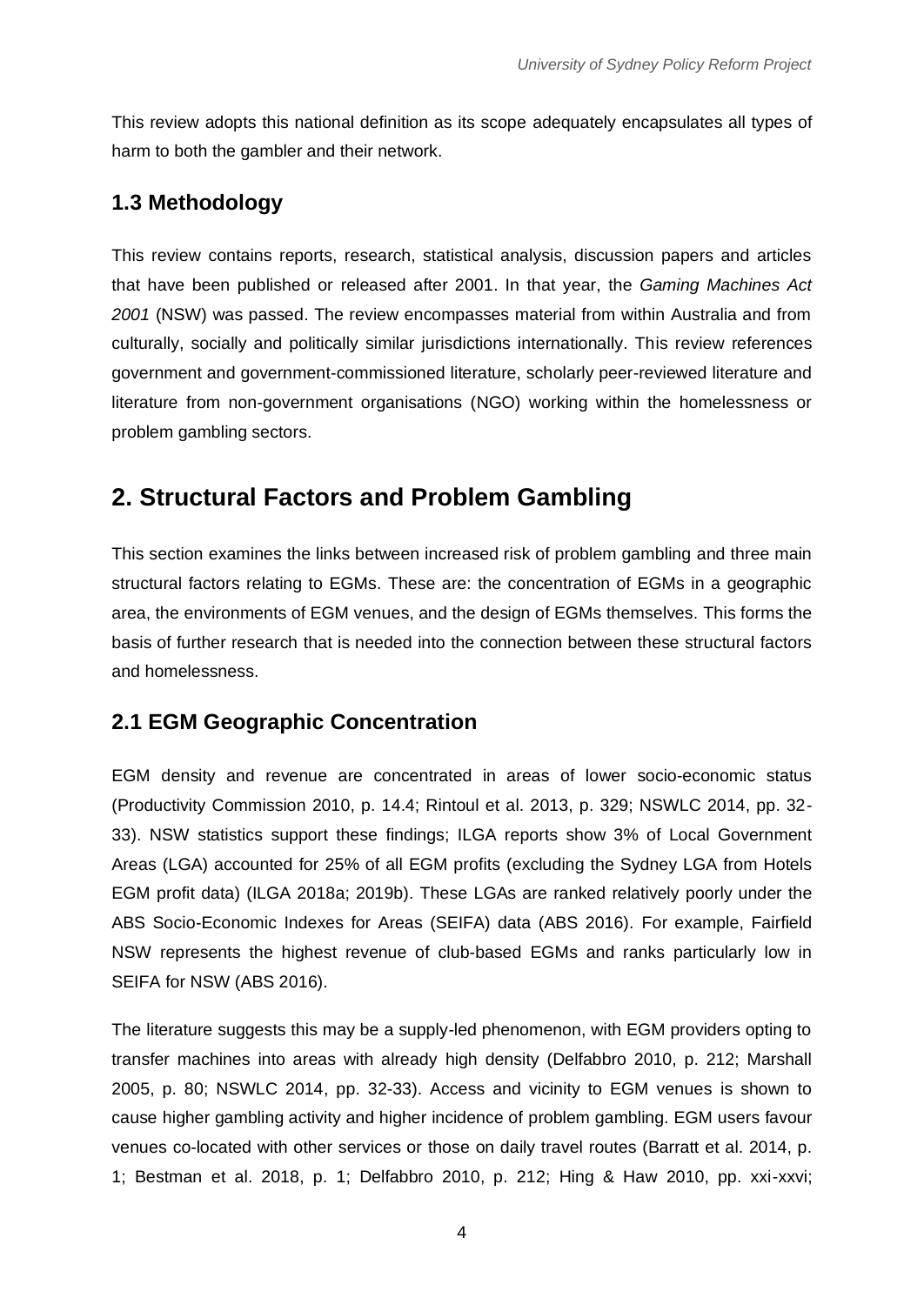Marshall 2005, p. 80; NSWLC 2014, pp. 33-34; VRGF 2015, p. iv; Young, Markham, & Doran 2012).

Legislative attempts to address EGM geographic concentration have resulted in a cap of 99,000 machines state-wide, a forfeiture scheme, and requirement of Local Impact Assessments (LIA) prior to issuing a new EGM entitlement (NSWLC 2014, ch. 4). Criticism of this legislation argues that the cap remains too high (NSWLC 2014, p. 126) and the LIA insufficient (NSWLC 2014, p. 32).

#### <span id="page-6-0"></span>**2.2 EGM Venue Environment**

The environment within venues that provide gambling facilities can encourage problem gambling behaviours amongst EGM users. Proximity of automatic teller machines (ATMs), inadequate venue-management responses to problem gambling, poor adherence to selfexclusion rules, lighting, sounds and promotional activities all encourage problem gambling (Bestman et al. 2016, p. 158; Bestman et al. 2018, p. 1, Delfabbro 2010; Delfabbro, Borgas & King 2012, p. 167; Hing & Haw 2010; NSWLC 2014, pp. 44-55; Rockloff et al. 2017, p. 4). State regulations for in-venue responsible gambling measures include a non-mandatory code of practice (Delfabbro et al 2007, p. 48; Hing 2004, p. 45). Venues often contravene or have difficulty enforcing these codes. Community sentiment reflects a demand for safer gambling environments and a dissatisfaction with current venue settings (Hing 2004, p. 44).

Problem gamblers prefer venues with privacy, minimal staff interaction, good facilities and an atmosphere of safety and comfort (Bestman et al. 2018, p. 1; Hing & Haw 2010, pp. xxi-xviii; Holdsworth, Tiyce & Hing 2012, pp. 47-48; Rockloff et al. 2017). Low minimum bet, solobetting style (NSWLC 2014, p. 67) and social media advertising (Gainsbury et al. 2016, p. 125) may encourage problem gambling behaviour. For those who are homeless, social connection and inclusion are important factors in venue selection (Holdsworth, Tiyce & Hing 2012, pp. 47-48).

### <span id="page-6-1"></span>**2.3 EGM Design**

The design of EGMs contributes to problem gambling and financial harm (NSWLC 2014, pp. 36-44). EGMs are designed according to principles of both classical and operant conditioning to sustain player engagement and are, therefore, often considered addictive by design (APH 2011, p. 32-35; Yücel et al. 2018, p. 20).

EGMs are designed to be interactive and so users' motivations for gambling often determine their style of play (APH 2011, p. 35; AIPC 2006 in Delfabbro 2010). Socialising, feelings of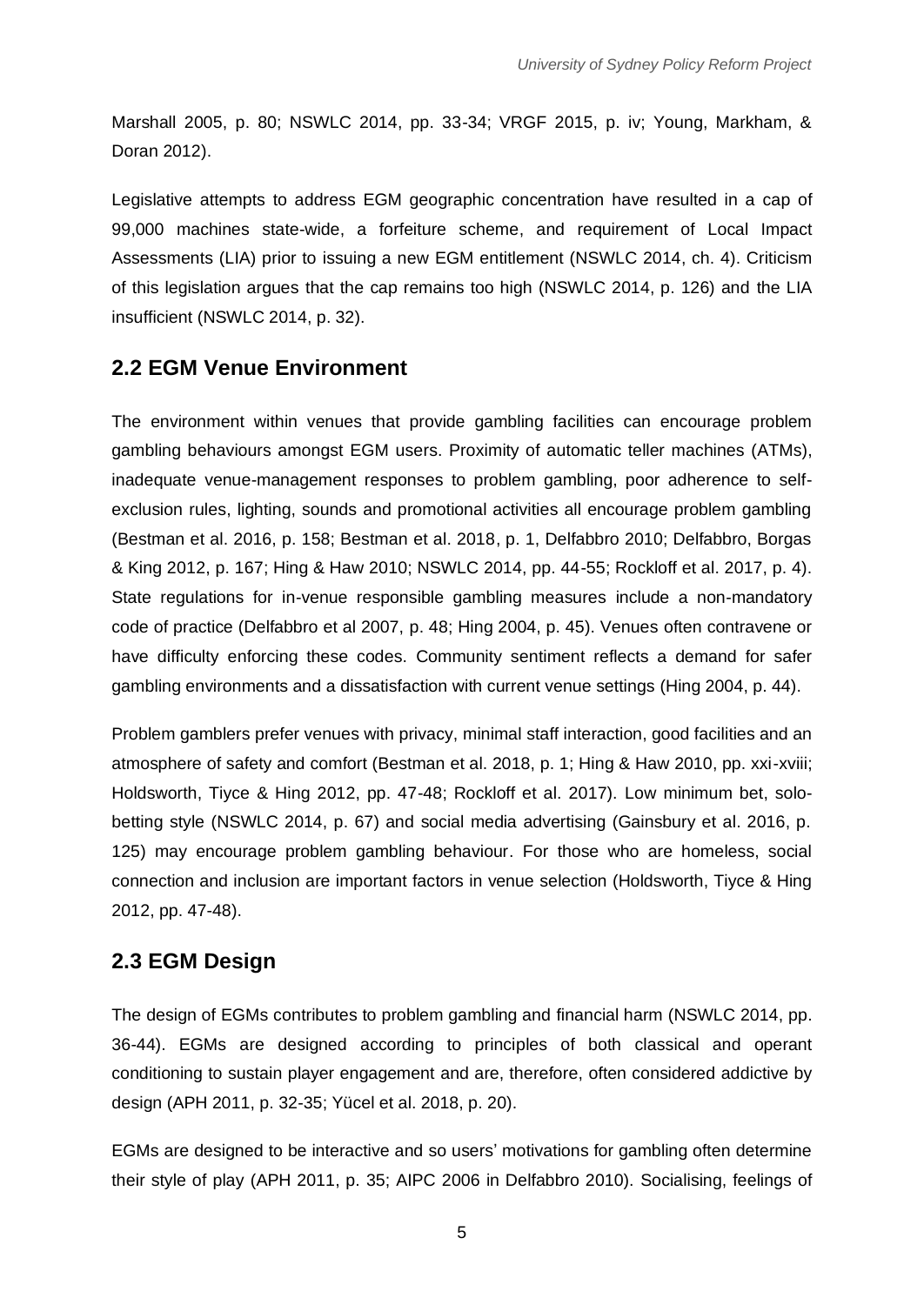excitement, enjoyment and relief are commonly cited motivations (APH 2011, p. 28; Delfabbro 2010, p. 117), as well as the possibility of substantial financial gain (APH 2011, p. 114).

In Australia, EGMs are generally high intensity, high risk machines (APH 2011, p. 36) with features allowing a 'maxi-min' betting strategy (Williamson and Walker 2000 in Delfabbro 2010, p. 116; AIPC 2006 in Delfabbro 2010, p. 114). These machines incentivise betting on the maximum possible lines at the lowest betting cost (hence, 'maxi-min') to achieve free spins, credits, multipliers, and larger payouts (Delfabbro 2010 p. 116-118; Walker 2004 in Delfabbro 2010; Williamson and Walker 2000 in Delfabbro 2010; Delfabbro 2010, p. 100, 117; Schottler Consulting 2010, p. 58). Players associate feelings of excitement with this unpredictability (Delfabbro 2010), which acts as behavioural reinforcement and is used to entice repeated play (Blaszcynski cited in NSWLC 2014; APH 2011, p. 33).

Intermittent rewards are a highly problematic design feature that fuels continued play and distorts perceptions of financial loss – also known as losses disguised as wins (LDW) (APH 2011, p. 47; NSWLC 2014; p. 38; Delfabbro 2010, p. 128, p. 109-191; Schottler Consulting 2010, p. 66; Barton et al. 2017; Belisle et al. 2015). A near miss, such as close alignment of winning symbols (Sharpe, Blaszcynski and Walker 2000 in Delfabbro 2010, p. 123) accompanied by celebratory sounds and visual effects, gives players the illusion of control, softens feelings of loss and can speed up the rate of play (Sharpe, Blaszcynski and Walker 2000 in Delfabbro 2010, p. 123; Yücel et al. 2018, p. 20; Hing 2005, p. 66; Barton et al. 2017; Belisle and Dixon 2015; Belisle and Dixon 2016).

In addition, the potential for financial harm increases with features that:

- speed up the rate of play, by increasing the speed of the reel and the response time of buttons (Delfabbro 2010, p.126-127; Schottler Consulting 2010, p. 78),
- enable higher maximum bet amounts (Hing 2005, p. 65; NSWLC 2014; p. 41; Blaszcynski, Sharpe and Walker 2001 in Delfabbro 2010, p. 127) through 'max-bet' buttons (Schottler Consulting 2010, p. 58; Delfabbro 2010, p. 94,) and note acceptors (Hing 2005 p. 65; Brodie et al. 2003), and
- cause confusion through appearance and sounds (APH 2011, p.41, p. 42; NSWLC 2014; p. 38; Delfabbro 2010, p. 191; Schottler Consulting 2010, p. 59, p. 90; Hing 2005, p. 66; Yücel et al. 2018, p. 20) and unclear screen-based layouts (Delfabbro 2010, p. 190; Hing 2005, p. 65).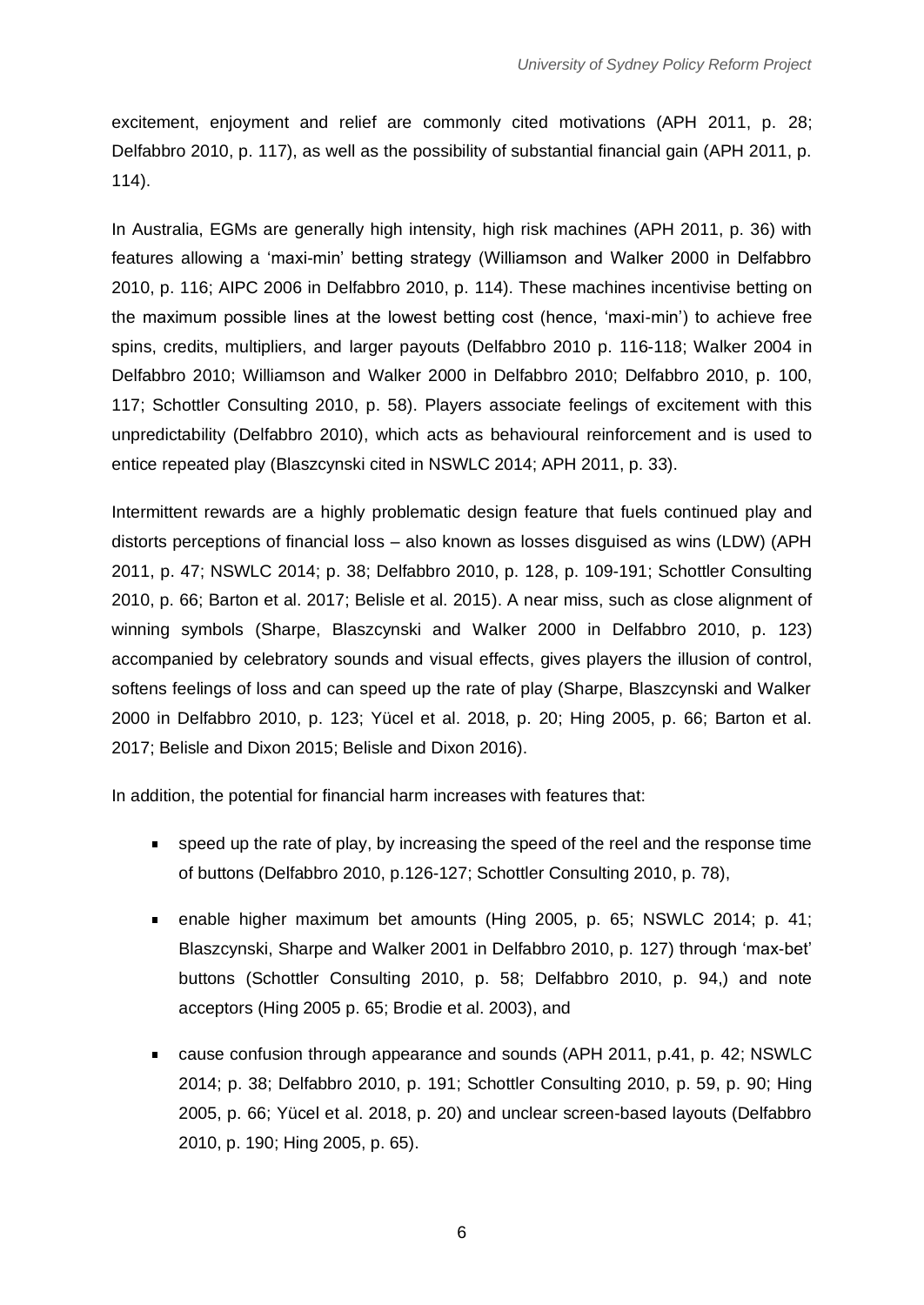### <span id="page-8-0"></span>**3. Individual Risk Factors and Problem Gambling**

The literature suggests a bi-directional relationship between problem gambling and homelessness: problem gambling may lead to homelessness, and homelessness can be the impetus for gambling (which may later develop into problem gambling). The individual risk factors associated with each direction will be examined in turn. The relationship between problem gambling and homelessness is complex and depends on a range of individual circumstances.

#### <span id="page-8-1"></span>**3.1 Problem Gambling as a Pathway to Homelessness**

Various qualitative case studies provide evidence of a positive correlation between problem gambling and homelessness. These studies highlight the existence of numerous financial and social pressures that are exacerbated by gambling and that can contribute to homelessness. Becoming homeless is rarely due to a single risk factor, but is more often the result of multiple intersecting considerations (Holdsworth & Tiyce 2012a, p. 5; Rogers, Button and Hume 2005).

Long-term housing instability and financial difficulties are a key risk factor. Literature suggests that disadvantaged communities are more vulnerable to EGM-related harm than more resilient, socioeconomically advantaged communities (Rintoul et al. 2013) and that wealth is a protective factor against gambling harms (Sharman 2019). Furthermore, people with lower incomes, or who have experienced structural unemployment, suffer more significant gambling losses than those with higher incomes (Holdsworth & Tiyce 2012a, p. 5; Holdsworth & Tiyce 2012b; Thomas and Jackson 2008; Livingstone & Adams 2010 cited in Holdsworth & Tiyce 2012b). These losses, especially for those already experiencing financial hardship, can reduce an individual's capacity to maintain secure housing (Lippman et al. 2004; Holdsworth & Tiyce 2012b, p. 480). In a study performed by Antonetti and Horn (2001 cited in Holdsworth, Tiyce & Hing 2012, p. 48), one third of participants had experienced some form of housing crisis, such as eviction, as a direct result of their gambling. A significant proportion of participants eventually lost their home due to resulting financial stresses and debt burdens.

Additionally, there are psychological risk factors that may predispose some individuals to problematic gambling behaviours. Personality traits, including impulsivity (VRGF 2015, p.1), a proneness to risk-taking, and self-destructive behaviours (Delfabbro 2010, p. 140) may lead to a greater risk of problem gambling and associated financial harms, including insecure housing. Moreover, Machart et al. (2020) has discovered that a significant proportion of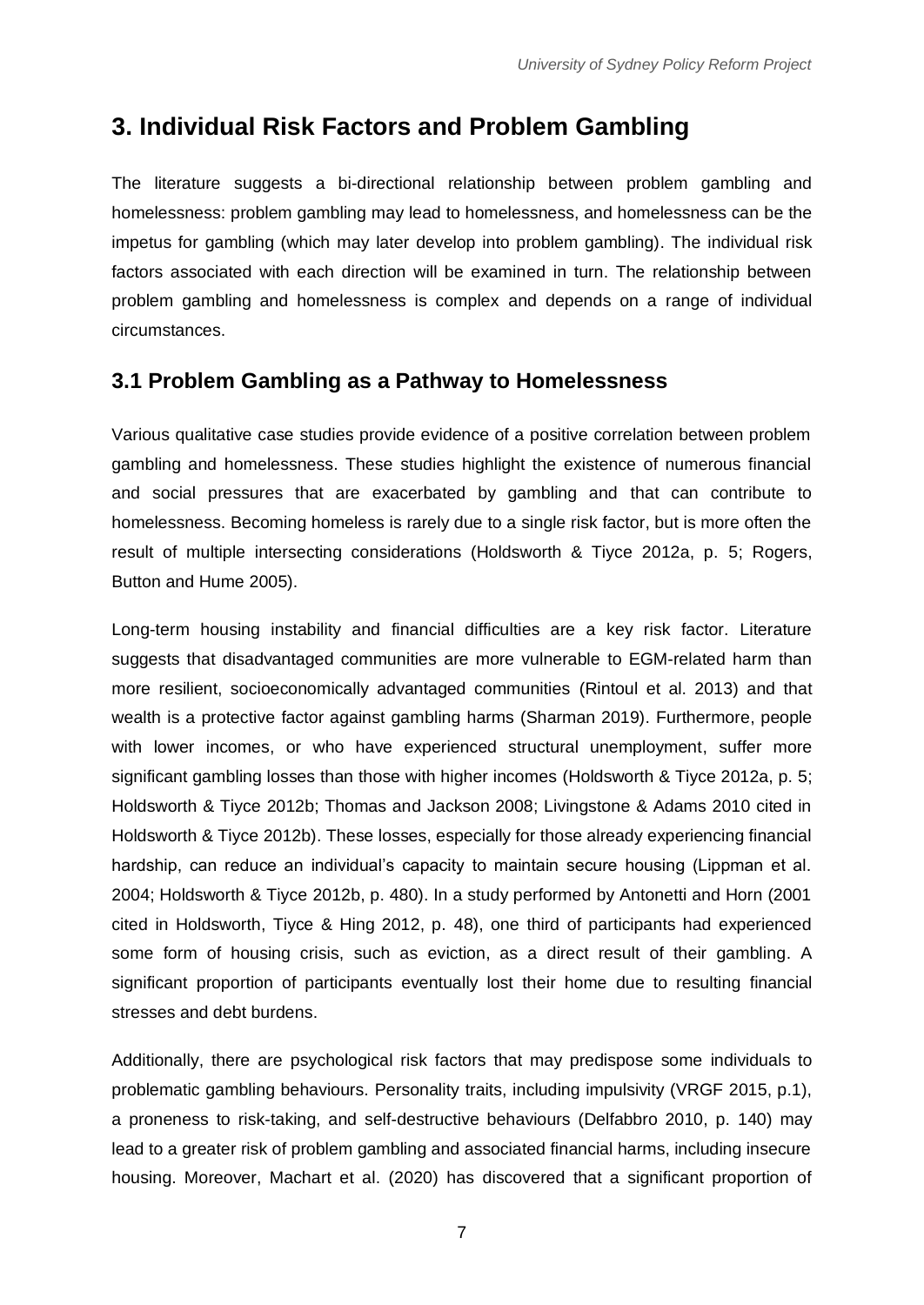problem gamblers have a diagnosis of psychotic illness – mainly schizophrenia, but also bipolar disorder – and that gamblers frequently report engaging in gambling as a way to alleviate mood symptoms related to mental illness.

Substance abuse and the experience of trauma are commonly cited risk factors. This is thought to be due to the sensations of relief offered by EGMs, the promise of financial gain and the social connectedness within venue environments that may help ease the emotional burdens of trauma and addiction (Holdsworth, Tiyce & Hing 2012, p. 42, p. 46; Sharman 2019, p. 61). Substance abuse and experiences of trauma are also thought to expose individuals to greater financial hardship, which in turn can affect the security of housing (Holdsworth, Tiyce and Hing 2012, p. 42).

Finally, an under-researched factor linking EGM use to insecure housing is the way that problematic gambling behaviours can erode social support networks. In a survey conducted by Holdsworth, Tiyce and Hing (2012, p. 44), the secrecy often surrounding problem gambling was identified to be a leading cause of relationship breakdowns that compromised an individual's ability to rely on their social and familial networks for support when facing financial and housing concerns.

In sum, a complex set of individual risk factors affect the relationship between homelessness and problem gambling. These include long term housing instability, socio-economic disadvantage and financial hardship, some personality traits, the diagnosis of psychotic illnesses, substance abuse and the experience of trauma and the weathering of social support networks.

#### <span id="page-9-0"></span>**3.2 Problem Gambling Arising from Homelessness**

EGM use among homeless individuals in NSW and Australia, more broadly, is underresearched and under-reported due to an unwillingness to disclose or admit problems with gambling or to seek help from service providers that typically record this data (Holdsworth and Tiyce 2012b, p. 474, p. 477; Lippmann, Mirabelli & Rota-Bartelink 2004, p. 47; Rogers, Button and Hume 2005, p. 6; Holdsworth and Tiyce 2012a, p. 15). While most studies argue that problem gambling may lead to homelessness, it is likely that the link is bi-directional and that homelessness may lead to problem gambling (Sharman 2019). Two main arguments support this.

Firstly, those who have become homeless due to problem gambling are likely to sustain problematic behaviours while homeless (Machart et al. 2020; Lipmann et al. 2004, p. 41; Sharman et al. 2018, p. 8; Matheson et al. 2014, p. 537). According to the Machart et al.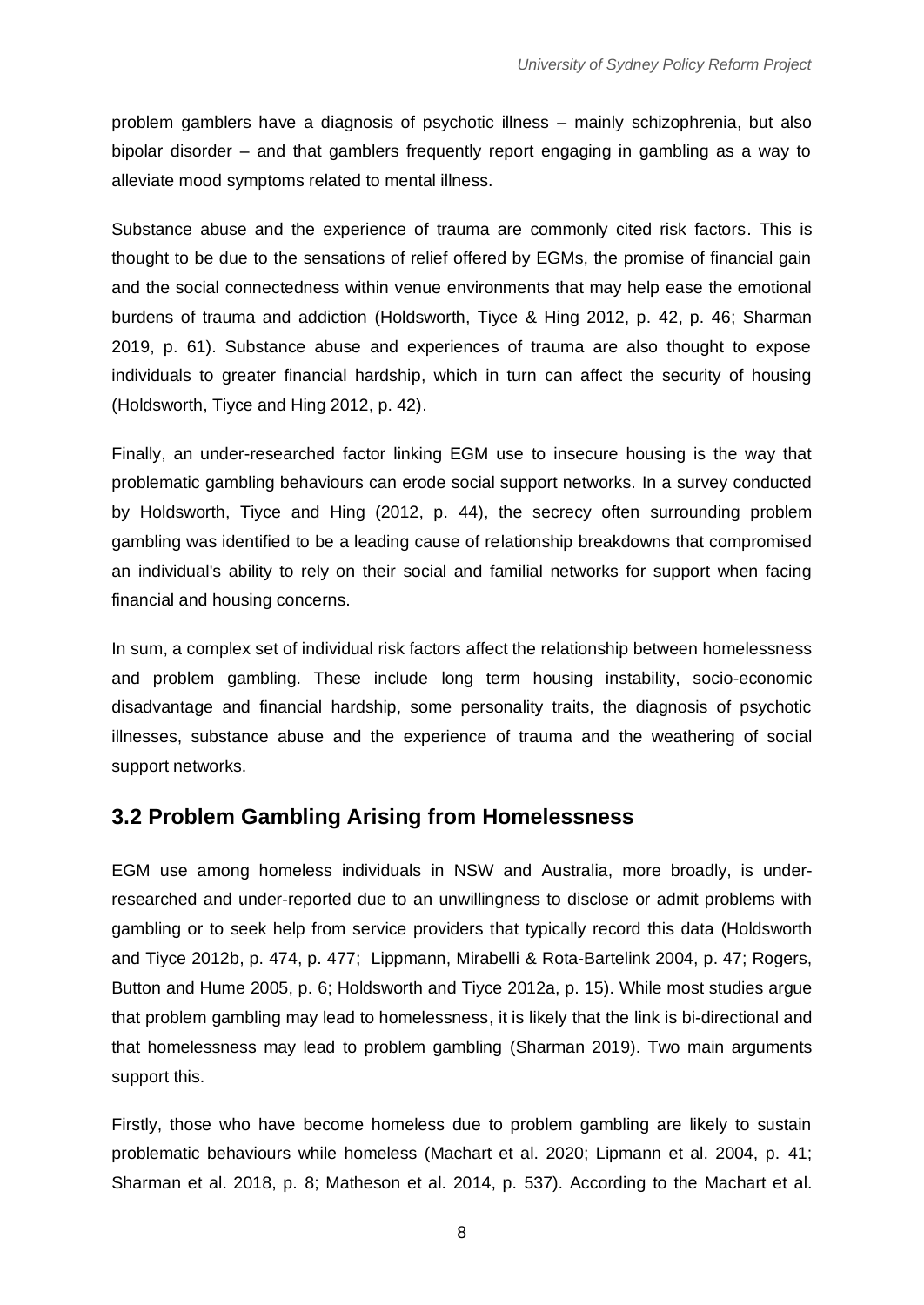study (2020, p. 92), 12% of homeless people identified problem gambling behaviours as the primary cause of their housing insecurity. As problem gambling behaviours persist despite homelessness, it is likely that a substantial portion of Australia's homeless continue to use EGMs. This inference mirrors qualitative studies from Canada (Matheson et al. 2014, p. 537) and the UK (Sharman et al. 2016, cited in Sharman & D'Ardenne 2018, p. 14), in which problem gambling was significantly higher among the homeless in comparison to the general population.

Secondly, individuals may develop gambling problems after becoming homeless as financial hardship, poverty and unemployment can be the impetus for problem gambling (Crane & Joly 2014; Matheson et al. 2014; Sharman & D'Ardenne 2018; Sharman 2019). These studies outline how gambling and use of EGMs may ease the challenges of homelessness as:

- gambling can provide hope of financial gain and alleviation of financial stress (Sharman & D'Ardenne 2018, p. 14; Holdsworth, Tiyce and Hing 2012, p. 39; Holdsworth and Tiyce 2012a, p. 20; Sharman 2019, p. 57; Antonetti & Horn 2001),
- gambling can soothe feelings of failure and low self-worth associated with homelessness, poverty and unemployment (Holdsworth and Tiyce 2012b, p. 477; Antonetti & Horn 2001; Rogers, Button & Hume 2005),
- gambling venues can offer social interaction and participation which can address feelings of alienation and disconnection that are common among homeless individuals (Tiyce and Holdsworth 2011, p. 4; Rogers, Button & Hume 2005, p. 8; PC 2010; Sharman 2019, p. 61), and
- gambling and EGMs can also be a source of enjoyment, relief and leisure, an opportunity to relax (Holdsworth and Tiyce 2012a, p. 20), a way to alleviate boredom (Sharman & D'Ardenne 2018, p. 15-16; Crane & Joly 2014, p. 260) and a coping mechanism (Sharman & D'Ardenne 2018, p. 8).

### <span id="page-10-0"></span>**3.3 Comorbidities**

There are certain demographics who are more vulnerable to problem gambling and homelessness (Holdsworth & Tiyce 2012a). As the experiences with problem gambling, EGM use and financial hardships are highly individualised, it is important to delineate the risks associated with these demographics to avoid essentialisms and highlight at-risk groups.

9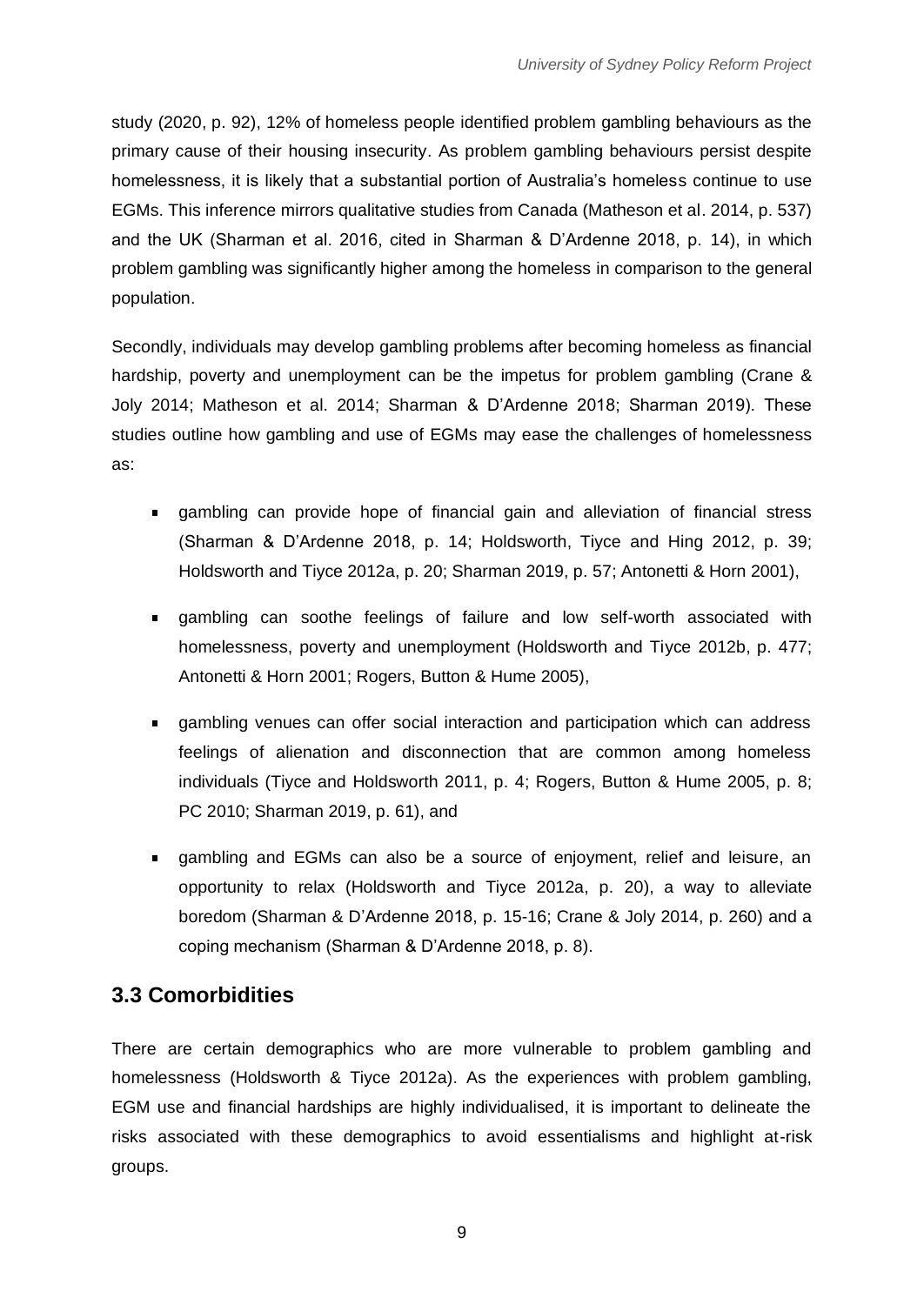A number of studies indicate that gender can be a risk factor for gambling related harm or homelessness, both directly and indirectly. Men are more likely to engage in problem gambling than women (ARGC 2015), gamble more regularly (Hare 2009) and are 'riskier gamblers' (Wardle et al. 2010). While men are over-represented in most forms of gambling in Australia, EGM gambling presents a more balanced engagement with women accounting for 45.7% of users (ARGC 2015, n.p.). There is also a suggestion that data on women may be lacking. Sharman et al. (2015, p. 530) has identified that research on already-homeless subjects with problem gambling issues surveyed primarily male participants.

There is also a strong correlation between domestic violence, homelessness and EGM use. Domestic violence is the leading cause of homelessness for women and children in Australia (AIHW 2018, p. 15). A Victorian study by Markham et al. (2015, p. 113) showed that areas with a high concentration of EGMs also had a high incidence of domestic violence. Problem gambling may present as both the cause and the result of domestic violence (Markham et al. 2015, p. 112).

There is competing evidence as to which age groups are more susceptible to gambling harm and homelessness. Some research found that rates of problem gambling are higher in adolescents than adults (VRGF 2015), while others have not found a link between younger age groups and problem gambling (Hare 2009; Queensland Government 2012). EGM use does appear to be evident in older age groups, with 23% of elderly, newly-homeless individuals reporting problem gambling to have contributed to their homelessness (Crane et al. 2005). Australian survey data from 2015 shows that over 50% of EGM users are over age 50 and that this figure had been increasing (ARGC 2015).

The literature has also identified Aboriginality as a risk factor for problem gambling (Young et al. 2006; Office for Problem Gambling 2012; Hare 2009). Aboriginal Australians are overrepresented in problem gambling populations (Sproston, Hing & Palankay 2012) and also as EGM users (ARGC 2015). They may be at risk of related harms stemming from a reluctance to seek help due to a lack of culturally-appropriate services, feelings of shame (Delfabbro 2010), and fear of rejection from family (Holdsworth et al. 2013). Although, as there is limited research in this area, it is difficult to determine meaningful conclusions as to the cause of problem gambling in Indigenous Australians (Delfabbro 2010).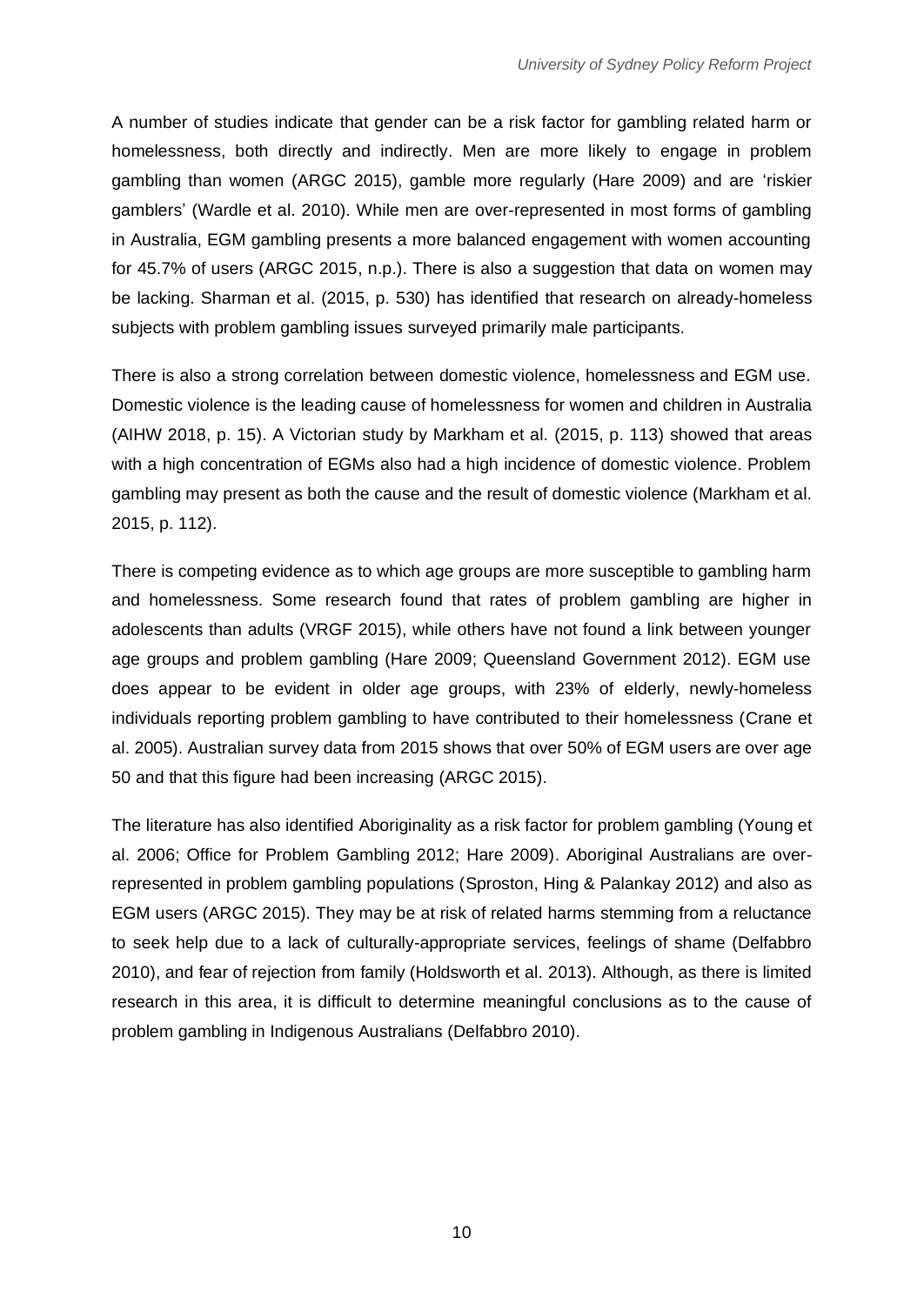## <span id="page-12-0"></span>**4. Conclusion**

Structural and individual factors may encourage the use of EGMs and have contributed to a bidirectional relationship between problem gambling and homelessness. As the research is limited and predominantly qualitative, it is difficult to identify a conclusive causal relationship where EGM use results in homelessness. Despite this, the research has illuminated a compelling range of risk factors involved in a correlation between problem gambling and homelessness.

Based on the limitations of current research, and the findings of this paper, we recommend:

- additional research to understand the impact of the concentration of EGMs on homelessness, particularly in low SEIFA local government areas,
- a review of the efficacy of the current regulatory environment to ensure NSW legislators and the gaming industry are implementing responsible social policy that mitigates EGM related harm,
- an investigation into why Australia continues to permit high intensity, high risk machines despite the wealth of research which suggest they lead to addiction and significant financial losses,
- additional research into the links between EGM use and homelessness in order to overcome the lack of quantitative data presently available, and
- <span id="page-12-1"></span>**further research on regulated and unregulated online gambling platforms and how** they contribute to problem gambling and homelessness in NSW.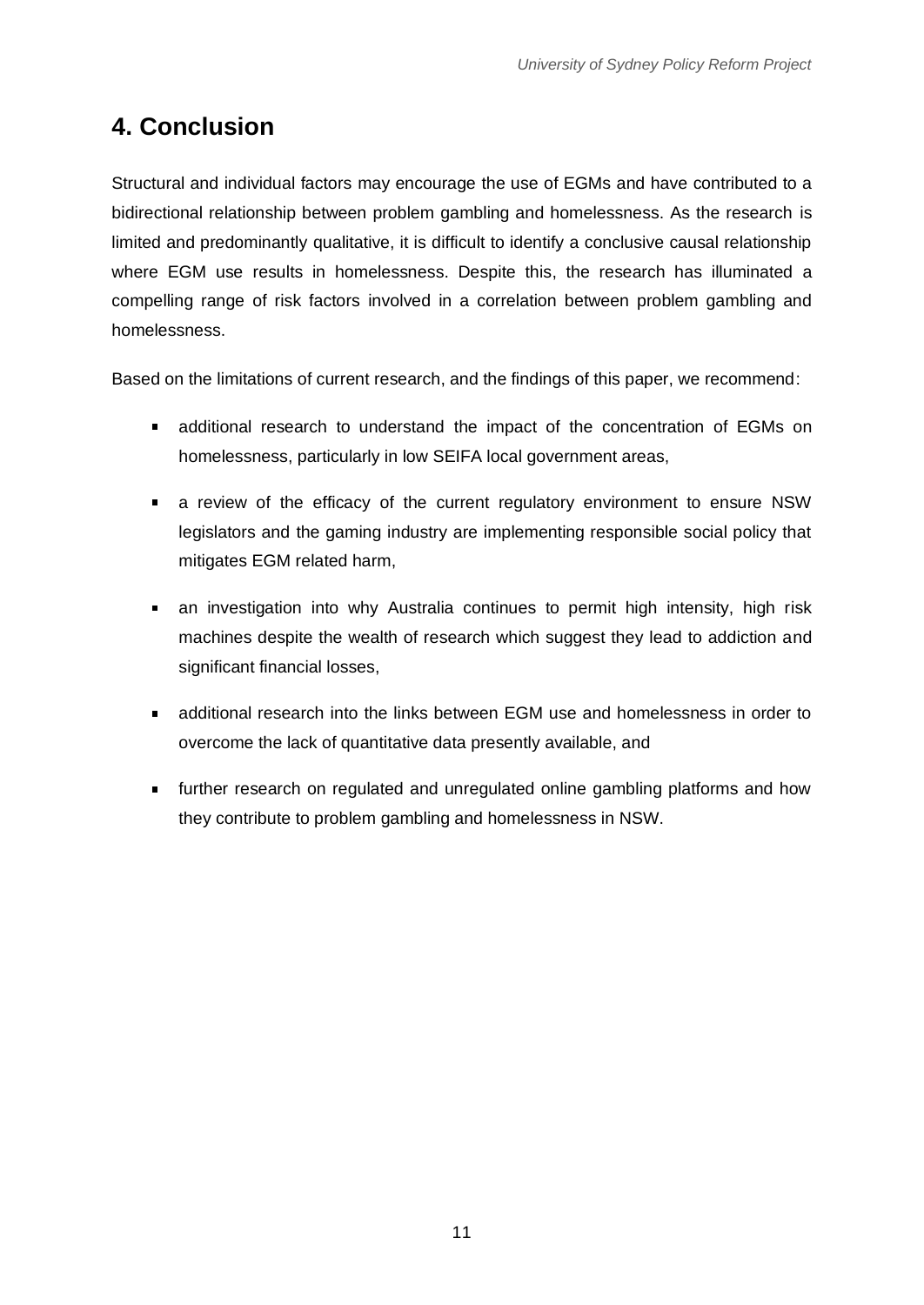### **References**

- Antonetti, E, & Horn, M, 2001, Gambling the home away: A study of the impact of gambling on homelessness, *Hanover Welfare Services*, Melbourne.
- Armstrong, A & Carroll M, 2017, 'Gambling activity in Australia', *Australian Gambling Research Centre*, viewed 2 May 2020, https://aifs.gov.au/agrc/sites/default/files/publication-documents/rrgambling\_activity\_in\_australia\_0.pdf
- Australian Bureau of Statistics (ABS), 2012, Information Paper A Statistical Definition of Homelessness, cat no 4922.0, ABS, Canberra.
- Australian Bureau of Statistics (ABS), 2016, SEIFA by Local Government Area (LGA), ABS, Canberra, viewed 1 May 2020, http://stat.data.abs.gov.au/Index.aspx?DataSetCode=AB S\_SEIFA\_LGA
- Australian Bureau of Statistics (ABS), 2018, Census of Population and Housing: Estimating homelessness, 2016; Appendix 1: Definition of homelessness, cat no 2049.0, ABS, Canberra.
- Australian Institute of Health and Welfare (AIHW), 2018, Specialist homelessness services annual report 2017-18, viewed 22 May 2020, https://www.aihw.gov.au/getmedia/d2586711-b12e-4302-a8b5- 4aea8b4ea6f3/Specialist%20homelessness%20services%20annual%20report%202017 -18.pdf.aspx?inline=true"
- Australian Institute of Health and Welfare (AIHW), 2019, Homelessness and homelessness services, viewed 13 April 2020, https://www.aihw.gov.au/reports/australiaswelfare/homelessness-and-homelessness-services
- Australian Parliament House (APH), 2011, Parliamentary Joint Select Committee on Gambling Reform, viewed 13 April 2020, https://www.aph.gov.au/binaries/senate/committee/gamblingreform\_ctte/precommitment \_scheme/report/report.pdf
- Barratt, MJ, Livingston, M, Matthews, S & Clemens, SL, 2014, 'Gaming machine density is correlated with rates of help-seeking for problem gambling: a local area analysis in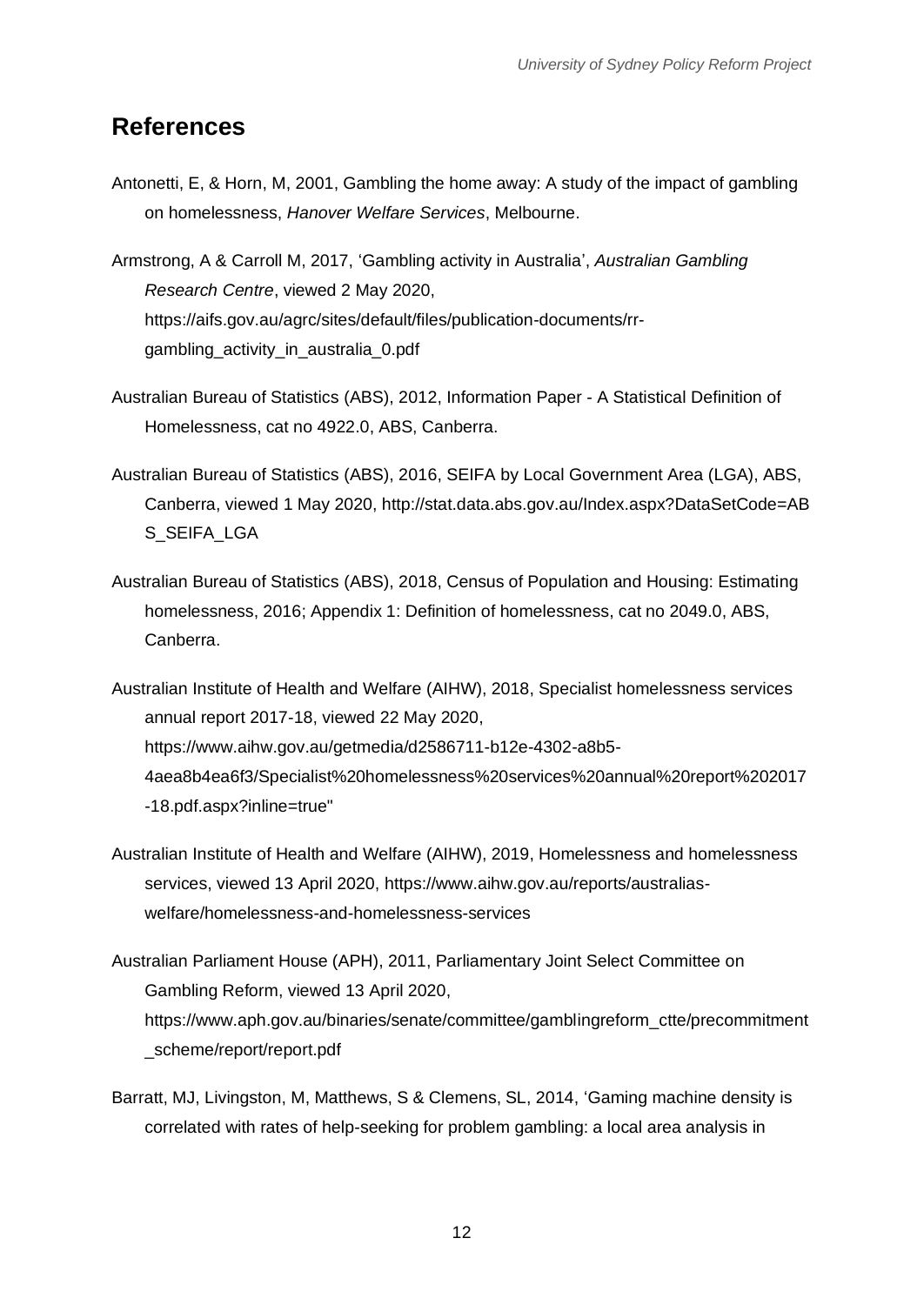Victoria, Australia,' *Journal of Gambling Issues*, pp. 1–21, viewed 30 April 2020, doi: 10.4309/jgi.2014.29.16.

- Barton, K, Yazdani, Y, Ayer, N, Kalvapelle, S, Brown, S, Stapleton, J, Brown, D, & Harrigan, K, 2017, 'The Effect of Losses Disguised as Wins and Near Misses in Electronic Gambling Machines: A systematic review', *Journal of Gambling Studies*, vol. 33, no.4, pp. 1241-1260, viewed 22 April, 2020, https://link.springer.com/content/pdf/10.1007%2Fs10899-017- 9696-0.pdf.
- Belisle, J, & Dixon, R, 2015, 'Near Misses in Slot Machine Gambling Developed Through Generalization of Total Wins', *Journal of Gambling Studies*, vol. 32, no. 2, pp.689-706.
- Bestman, A, Thomas, S, Randle, M, Pitt, H, Daube, M & Pettigrew, S, 2016, 'Shaping Pathways to Gambling Consumption? An Analysis of the Promotion of Gambling and Non-Gambling Activities from Gambling Venues,' *Addiction Research & Theory*, vol. 24, no. 2, pp. 152–62, doi:10.3109/16066359.2015.1093121.
- Bestman, A, Thomas, SL. Randle, M, Pitt, H & Daube, M, 2018, 'Attitudes Towards Community Gambling Venues and Support for Regulatory Reform: An Online Panel Study of Residents in New South Wales, Australia,' *Harm Reduction Journal*, vol. 15, no. 1, pp. 1-10, doi:10.1186/s12954-018-0218-x.
- Brodie, M, Honeyfield, N, Whitehead, G, 2003, Change in bank note acceptors on electronic gambling machines in Queensland: Outcome evaluation, Queensland Office of Gambling Regulation, Brisbane.
- Crane, M, Byrne, K, Fu, R, Lipmann, B, Mirabelli, F, Rota-Bartelink, A, Ryan, M, Shea, R, Watt, H, & Warnes, AM 2005, 'The causes of homelessness in later life: findings from a 3-nation study' *The Journals of Gerontology. Series B, Psychological Sciences and Social Sciences*, vol. 60, no. 3, pp. S152–S159, doi: 10.1093/geronb/60.3.S152.
- Crane, M & Joly, L 2014, 'Older homeless people and changing needs', *Reviews in Clinical Gerontology*, vol. 24, no.4, pp. 255-268, viewed 25 April, 2020[.](about:blank) [http://search.proquest.com/docview/1658686243](about:blank)
- Delfabbro, P, Osborn, A, Nevile, M, Skelt, L & McMillen, J, 2007, 'Identifying Problem Gamblers in Gambling Venues: Final Report,' *Gambling Research Australia*, viewed 30 APril 2020 https://www.gamblingresearch.org.au/sites/default/files/2019- 10/Identifying%20problem%20gamblers%20in%20gambling%20venues%20final%20rep ort%202007.pdf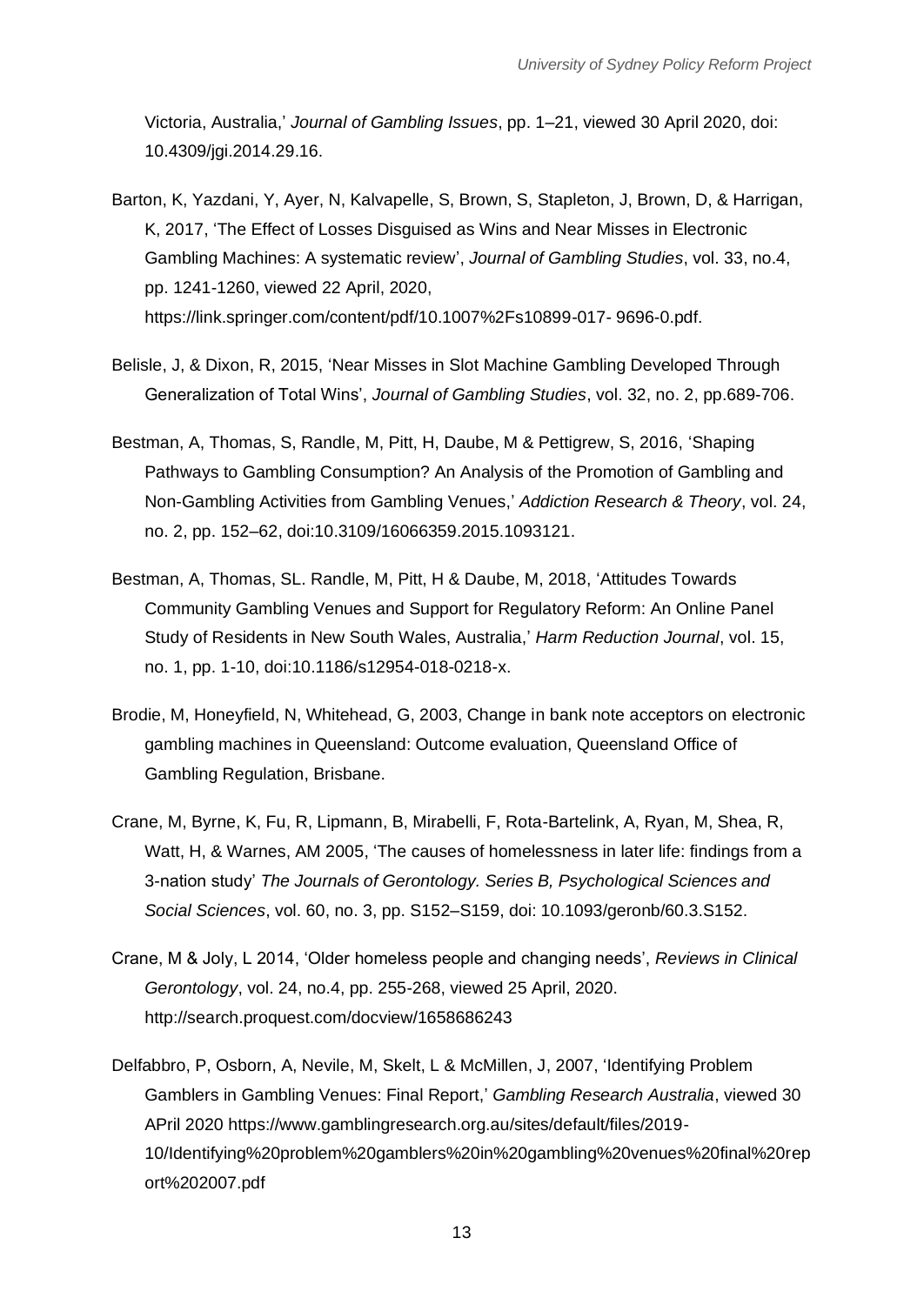- Delfabbro, P, 2010, 'A Review of Australian Gambling Research Implications for interjurisdictional public policy and regulation', *Gambling Research Australia*, viewed 30 April 2020, https://www.gamblingresearch.org.au/sites/default/files/2019- 09/Analysis%20of%20Australian%20Gambling%20Research%20Studies.pdf
- Delfabbro, P, Borgas, M &King, D, 2012, 'Venue Staff Knowledge of Their Patrons' Gambling and Problem Gambling,' *Journal of Gambling Studies*, vol. 28, no. 2, pp. 155– 69, doi:10.1007/s10899-011-9252-2.
- Family and Community Services (FACS), 2018, NSW Homelessness Strategy 2018 2023, viewed 13 April 2020, https://www.facs.nsw.gov.au/about/reforms/homelessness
- Gainsbury, S, Delfabbro, P, King, D & Hing, N, 2016, 'An Exploratory Study of Gambling Operators' Use of Social Media and the Latent Messages Conveyed,' *Journal of Gambling Studies*, vol. 32, no. 1, pp. 125–41, doi:10.1007/s10899-015-9525-2.
- Gaming Machines Act 2001 No 127 (NSW), viewed 13 April 2020, https://www.legislation.nsw.gov.au/#/view/act/2001/127/full
- Hing, N, 2004, 'The Efficacy of Responsible Gambling Measures in NSW Clubs: the Gamblers' Perspective*,' Gambling Research: Journal of the National Association for Gambling Studies (Australia)*, vol, 16, no. 1, pp. 32–46.
- Hing, N, 2005, 'Giving the Gamblers a Voice: The Perceived Efficacy of REsponsible Gambling in NSW Clubs', *Gambling Research: Journal of the National Association for Gambling Studies*, vol. 17, no.1, pp. 53-60.
- Hing, N & Haw, J, 2010, 'The Influence of Venue Characteristics on a Player's Decision to Attend a Gambling Venue,' *Centre for Gambling Education and Research, Southern Cross University*, viewed 30 April 2020, https://www.responsiblegambling.nsw.gov.au/\_\_data/assets/pdf\_file/0005/225797/Influe nce-of-Venue-Characteristics-on-a-Player\_s-Decision-to-Attend-a-Gambling-Venue.pdf
- Holdsworth, L, & Tiyce, M 2012(a), A study of homelessness and gambling in the Northern Rivers Region, New South Wales, Australia, *Centre for Gambling Education and Research*, Lismore, viewed 20 April, 2020[,](about:blank) [https://epubs.scu.edu.au/cgi/viewcontent.cgi?article=1779&context=tourism\\_pubs.](about:blank)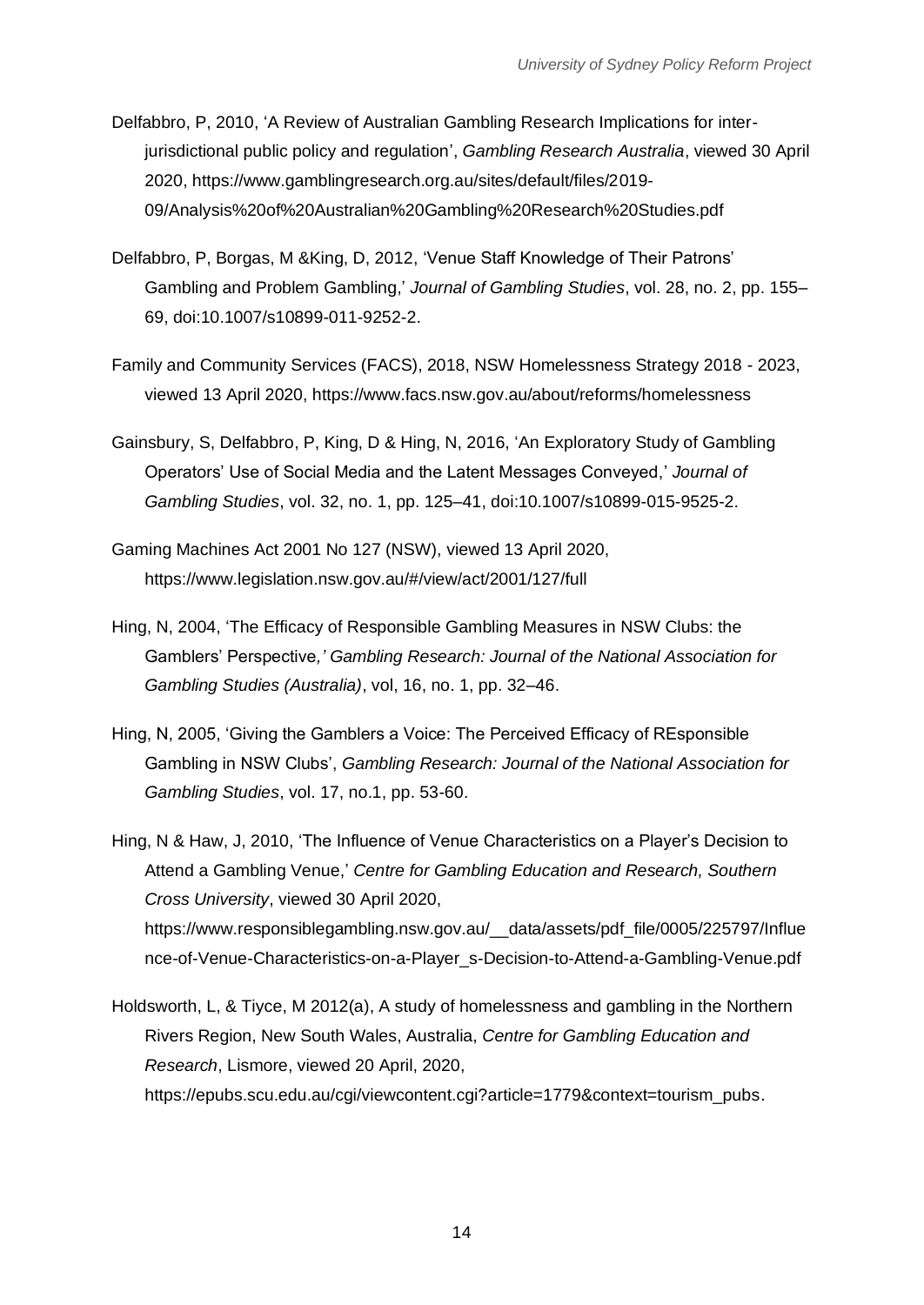- Holdsworth, L, & Tiyce, M 2012(b), 'Exploring the hidden nature of gambling problems among people who are homeless', *Australian Social Work*, vol.65, no. 4, pp.474-489, viewed 23 April, 2020, [https://doi.org/10.1080/0312407X.2012.68309.](about:blank)
- Holdsworth, L, Tiyce, M & Hing, N, 2012, 'Exploring the relationship between problem gambling and homelessness: Becoming and being homeless,' *Gambling Research: Journal of the National Association for Gambling Studies (Australia)*, vol. 23, no. 2, pp. 39-54.
- Homelessness Australia (HA), 2016, Homelessness in Australia, viewed 13 April 2020, https://www.homelessnessaustralia.org.au/sites/homelessnessaus/files/2017- 07/Homelessness%20in%20Australiav2.pdf
- Homelessness NSW, 2020, Facts about Homelessness, viewed 13 April 2020, https://www.homelessnessnsw.org.au/resources/facts-about-homelessness
- Lipmann, B, Mirabelli, F, & Rota-Bartelink, A, 2004, 'Homelessness among older people: a comparative study in three countries of prevention and alleviation', *Wintringham*, Melbourne.
- Liquor and Gaming Authority (ILGA), 2018a, Latest NSW gaming machine data released, viewed 4 May 2020, https://www.liquorandgaming.nsw.gov.au/news-and-media/latestnsw-gaming-machine-data-released
- Liquor and Gaming Authority (ILGA), 2018b, Responsible Conduct of Gambling Student course notes, viewed 13 April 2020, https://www.liquorandgaming.nsw.gov.au/ data/assets/pdf file/0011/280559/statisticalareas-level-2-sa2-bands-from-21-october-2019.pdf
- Liquor and Gaming Authority (ILGA), 2020, Gaming Machine Data, viewed 20 May 2020, https://www.liquorandgaming.nsw.gov.au/resources/gaming-machine-data
- Machart, T, Cooper, L, Jones, N, Nielssen, A, Doughty, E, Staples, L, & Nielssen, O, 2020, 'Problem gambling among homeless clinic attenders', *Australasian Psychiatry*, vol. 28, no.1, pp. 91-94, viewed 1 May, 2020, [https://doi.org/10.1177/1039856219889312.](about:blank)
- Marshall, D, 2005, 'The Gambling Environment and Gambler Behaviour: Evidence from Richmond-Tweed, Australia,' *International Gambling Studies*, vol. 5, no. 1, pp. 63–83, doi:10.1080/14459790500099471.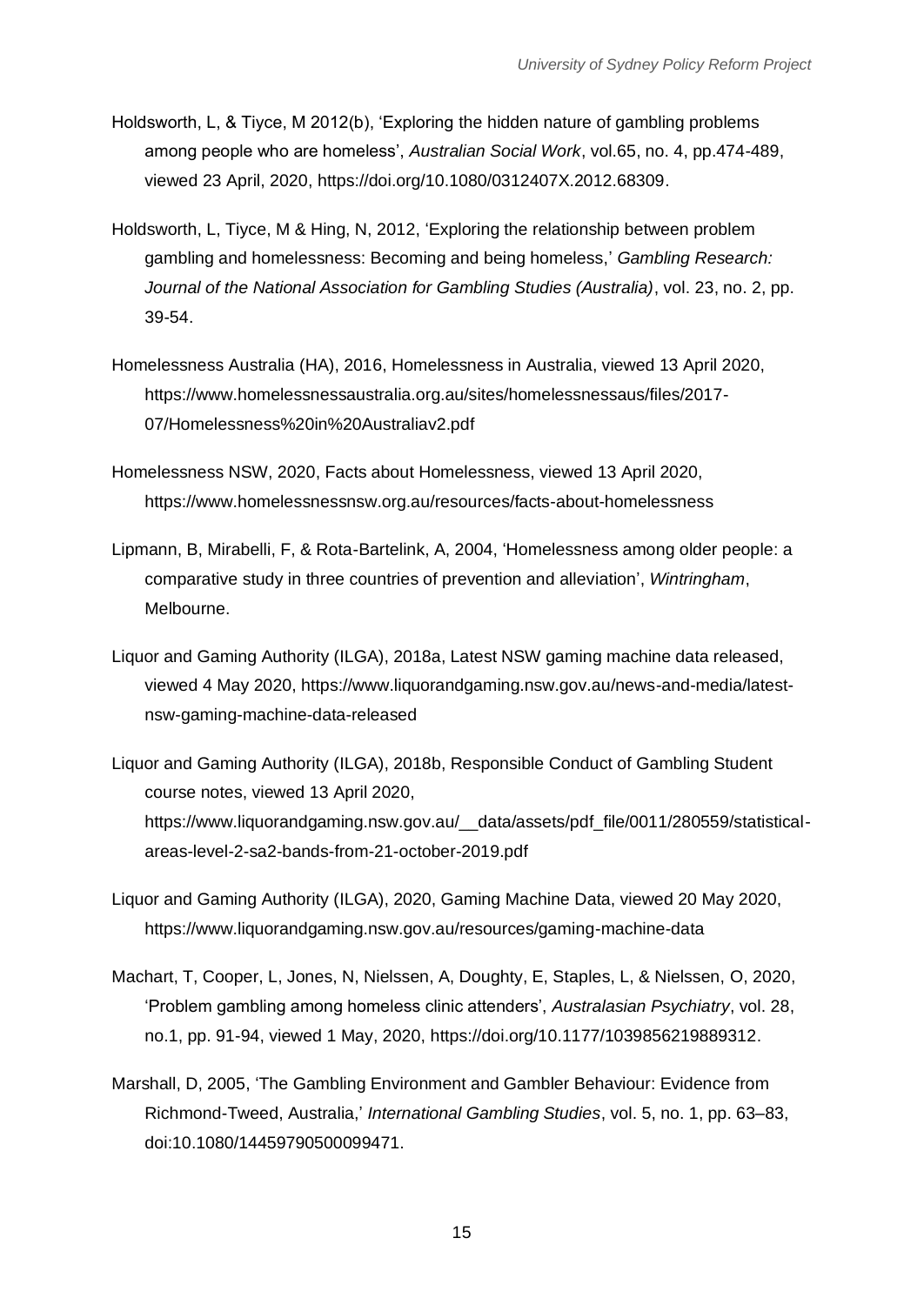Matheson, FI, Devotta, K, Wendaferew, A, Pedersen, C, 2014, 'Prevalence of gambling problems among the clients of a Toronto homeless shelter'*, Journal of Gambling Studies*, vol. 30, no. 2, pp. 537-546, viewed 23 April, 2020[,](about:blank) [https://doi.org/10.1007/s10899-014-9452-7.](about:blank)

Neal, P, Delfabbro, P & O'Neil, M, 2005, 'Problem Gambling and Harm: Towards a National Definition,' *Gambling Research Australia* https://www.gamblingresearch.org.au/sites/default/files/2019- 10/Problem%20Gambling%20and%20Harm%20- %20Towards%20a%20National%20Definition%202005.pdf

New South Wales Parliamentary Research Service (NSW PRS), 2018, Homelessness in NSW: Electorate Statistics, viewed 13 April 2020, https://www.parliament.nsw.gov.au/researchpapers/Documents/NSW%20Homelessnes s%20by%20SED%20-%20Key%20Statistics.pdf.

NSW Legislative Council (NSWLC), 2014, Select Committee on the Impact of Gambling, viewed 30 April 2020, https://www.parliament.nsw.gov.au/lcdocs/inquiries/1974/Final%20Report.pdf

Productivity Commission (PC) 2010, Gambling, viewed 30 April 2020, https://www.pc.gov.au/inquiries/completed/gambling-2010/report/gambling-reportvolume1.pdf

Queensland Government Statistician's Office (QGSO), 2018, Australian gambling statistics, 35th Edition, *Queensland Government*, viewed 2 May 2020, https://www.qgso.qld.gov.au/statistics/theme/society/gambling/australian-gamblingstatistics#current-release-australian-gambling-statistics.

- Rintoul, AC, Livingstone, C, Mellor, AP & Jolley, D, 2013, 'Modelling vulnerability to gambling related harm: How disadvantage predicts gambling losses,' *Addiction Research & Theory*, vol. 21, no. 4, pp. 329–338.
- Rockloff, M, Moskovsky, N, Thorne, H, Browne, M & Bryden, G, 2017, 'Electronic Gaming Machine (EGM) Environments: Market Segments and Risk,' *Journal of Gambling Studies*, vol. 33, no. 4, pp. 1139–52, doi:10.1007/s10899-017-9681-7.
- Rogers, N, Button, E, Hume, A, 2005, Safe as Houses: An Exploration of the Link between gambling and homelessness, Research report for South Australian Department for Families & Communities, Adelaide.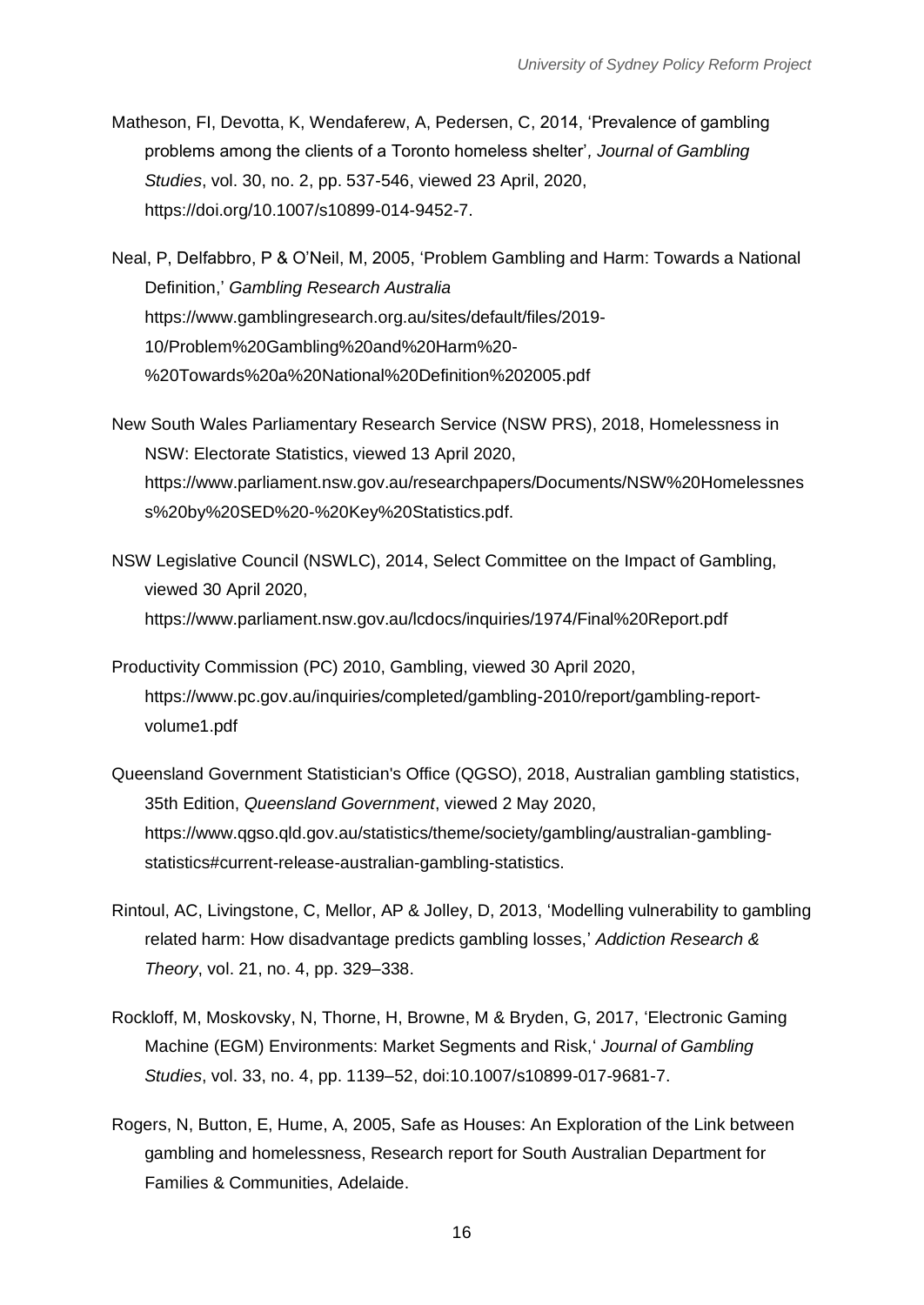- Sharman, S 2019, 'Gambling and homelessness and pathways', *Current Addiction Reports*, vol. 6, no. 2, pp. 57-64, viewed 1 May, 2020, [https://link-springer](about:blank)[com.ezproxy2.library.usyd.edu.au/article/10.1007/s40429-019-00242-6.](about:blank)
- Sharman, S, & D'Ardenne, J 2018, Gambling and homelessness: developing an information sheet, screening tool and resource sheet, *University of Lincoln and NatCen Social Research, Lincoln and London*, viewed 23 April, 2020[,](about:blank) [https://about.gambleaware.org/media/1716/gambling-and-homelessness-developing-an](about:blank)[information-sheet-screening-tool-and-resource-sheet.pdf](about:blank)
- Schottler Consulting, 2019, Literature review of the impact of EGM characteristics on gambling harm, the New South Wales Responsible Gambling Fund, Sydney, viewed 1 May, 2020, [https://www.responsiblegambling.nsw.gov.au/research2/research/literature](about:blank)[review-of-the-impact-of-electronic-gaming-machine-characteristics-on-gambling-harm](about:blank)
- Sproston, K, Hing, N, & Palankay, C 2012, Prevalence of gambling and problem gambling in New South Wales, *NSW Office of Liquor, Gaming and Racing*.
- Thomas, SA, Jackson, AC, 2008, 'Problem gambling and depression: a prevalence study,' Melbourne: *beyondblue*, 2008.
- Tiyce, M & Holdsworth, L 2011, Further from home? Homelessness and gambling: exclusion, identity and place, The Australian Sociological Association (TASA) Conference, Newcastle, p.1-14, viewed 7 May 2020[,](about:blank) [https://pdfs.semanticscholar.org/9066/34430a5591498a5617fd02b15fc0bad26f03.pdf?\\_](about:blank) [ga=2.261802765.1063686604.1588478231-1573273688.1588478231](about:blank)
- Victorian Responsible Gambling Foundation (VRGF), 2015, 'Risk Factors for Problem Gambling: Environmental, geographic, social, cultural, demographic, socio-economic, family and household', viewed 30 April 2020, https://responsiblegambling.vic.gov.au/documents/22/risk-factors-for-problemgambling.pdf)
- Walker, M & Svetieva, E, 2010, 'The CPGI and the National Definition of Problem Gambling,' *Gambling Research: Journal of the National Association for Gambling Studies* (Australia), vol. 22, no. 1, pp. 40–48.
- Wood, G, Batterham, D, Cigdem, M & Mallett, S, 2012, The structural drivers of homelessness in Australia 2001–11, *Australian Housing and Urban Research Institute* (AHURI), viewed 13 April 2020,